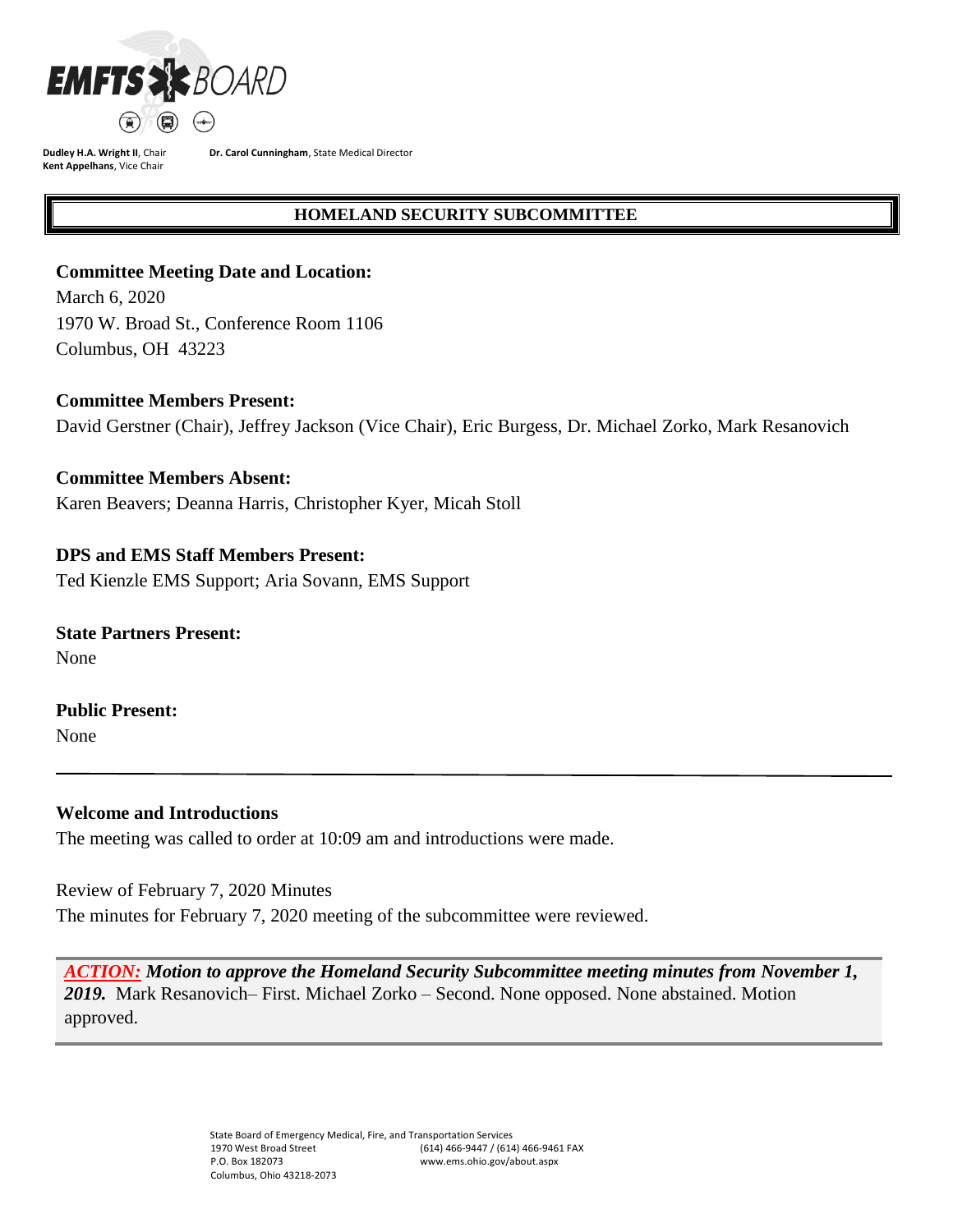

**Dudley H.A. Wright II**, Chair **Kent Appelhans**, Vice Chair

**Dr. Carol Cunningham**, State Medical Director

## **Homeland Security issues and concerns**

Recent news headlines and concerns were mentioned.

- Mass shooting at Milwaukee Molson Coors.
- Car ramming attack in Germany.
- Series of chemical splash spray attack in Zambia with 16 suspects arrested.
- Active shooter in hookah lounge in Germany.
- Church attack in West Africa.
- Thai army sergeant went on a shooting rampage.
- Phone apps such as TikTok and Telegram can pose a privacy risk to users.

### **New Business**

## **Coronavirus Disease 2019 (COVID-19)**

The committee viewed a John Hopkins' live interactive map tracking Coronavirus cases. John Hopkins showed over 100,000 confirmed cases worldwide at the time of the meeting. South Korea, Iran, Italy, and Japan are listed by Centers for Disease Control (CDC) as travel concerns for the United States (US).

NewsGuard a service that rates creditability and transparency of web news/content says that false and misleading news of COVID-19 is 150 times more likely to be shared on social media than information from official sources like (CDC) or World Health Organization (WHO). Facebook is giving free ads to WHO to fight COVID-19 misinformation.

In terms of infectious risk COVID-19 is comparable to influenza and does not warrant use of a special transportation unit except in possible rare exceptions.

The official name of the virus which causes the disease COVID-19 is SARS-CoV-2. SARS stands for Severe Acute Respiratory Syndrome.

Coronavirus is a zoonotic disease meaning that is it spread between animals and people. There are hundreds of coronaviruses. Seven that effect humans. Four of the seven causes cold symptoms. 60-70% are rhinoviruses and the rest are coronaviruses. The other two strands of coronaviruses is Middle Eastern Respiratory Syndrome (MERS) and SARS. All six are droplet spread, not airborne.

Out of an abundance of cautious CDC is still recommending N95 masks. They are also recommending face shield, gloves, and gowns. WHO requires healthcare workers to wear surgical masks unless they are performing aerosol generating procedures. Infectious Disease Society of America (IDSA) doesn't believe N95 masks